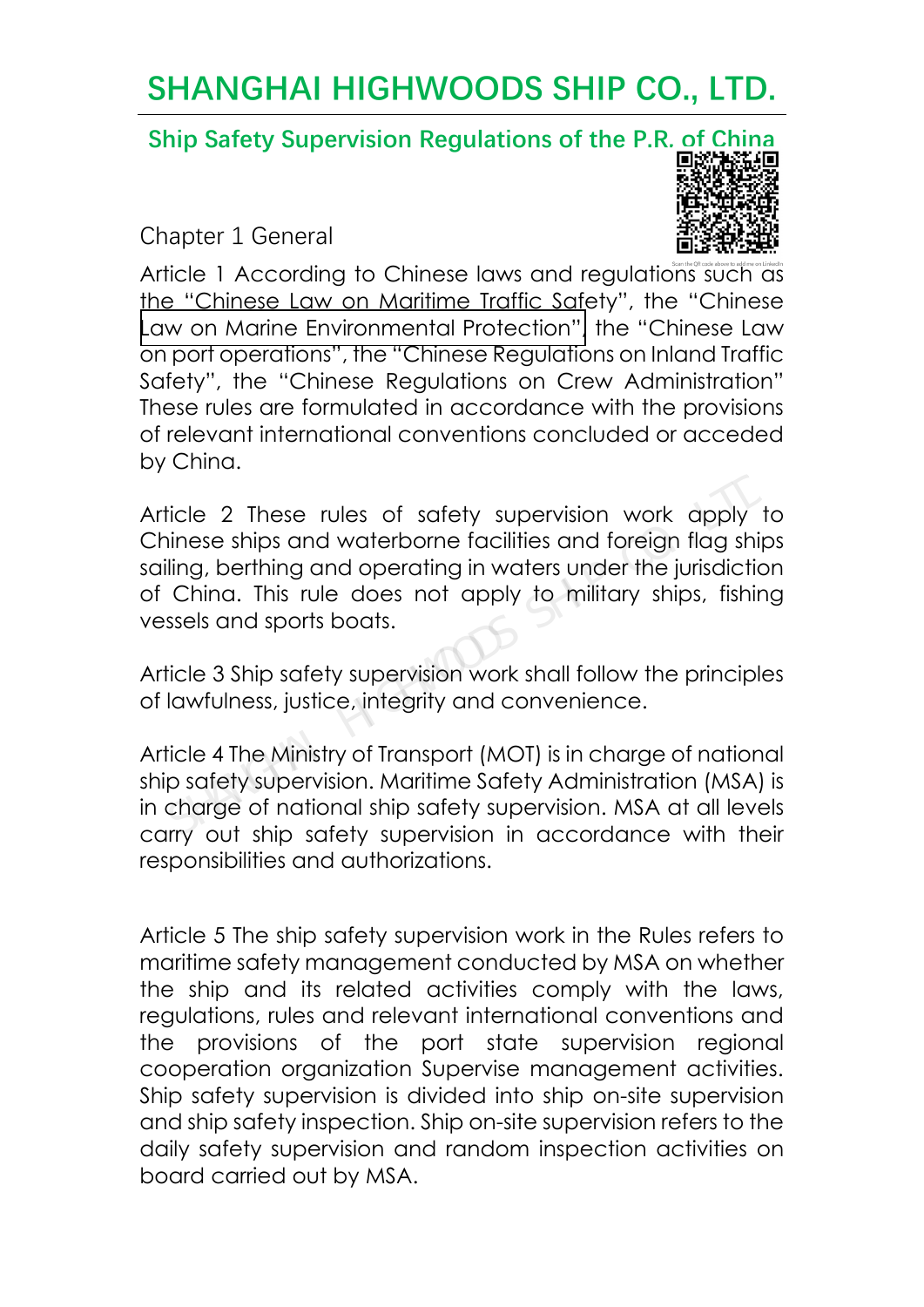Ship safety inspection refers to the safety supervision and inspection activities carried out by MSA at certain intervals on the safety and anti-pollution technical status of the ship, the staffing and qualification status of the crew, and the maritime labor conditions, including the flag state supervision and the port state supervised inspection.

Article 6 MSA shall be equipped with necessary personnel, equipment, materials, etc. to meet the needs of ship safety supervision and management work.

Article 7 On-site supervision of ships shall be carried out by maritime administrative law enforcement officer with corresponding responsibilities.

Article 8 Maritime administrative law enforcement officer engaged in ship safety inspection shall obtain qualification certificates of corresponding grades and keep updating knowledge.

Article 9 MSA shall establish a social supervision mechanism for the safety status of ships, publish reporting and complaint channels, and improve the reporting and complaint handling mechanism. MSA shall keep secrets for the reporter and the complainant. ricie / On-site supervision of ships shall be carried out binder and the definition distribution and the state of the method of the state of corresponding presponsibilities.<br>
Ficle 8 Maritime administrative law enforcement

Chapter 2 Ship Entry and Exit Report

Article 10 Chinese flag ships sailing in the waters under the jurisdiction of china shall implement the report of ships entering and leaving the port in accordance with regulations.

Article 11 Ships shall give a report of entry and exit to MSA 4 hours prior to ship arrival/departure. If the voyage is less than 4 hours, it will be reported when leaving last port. If the ship is engaging in a fixed route and the single voyage does not exceed 2 hours, the entry and exit report shall be at least once a day. The ship shall be responsible for the completeness and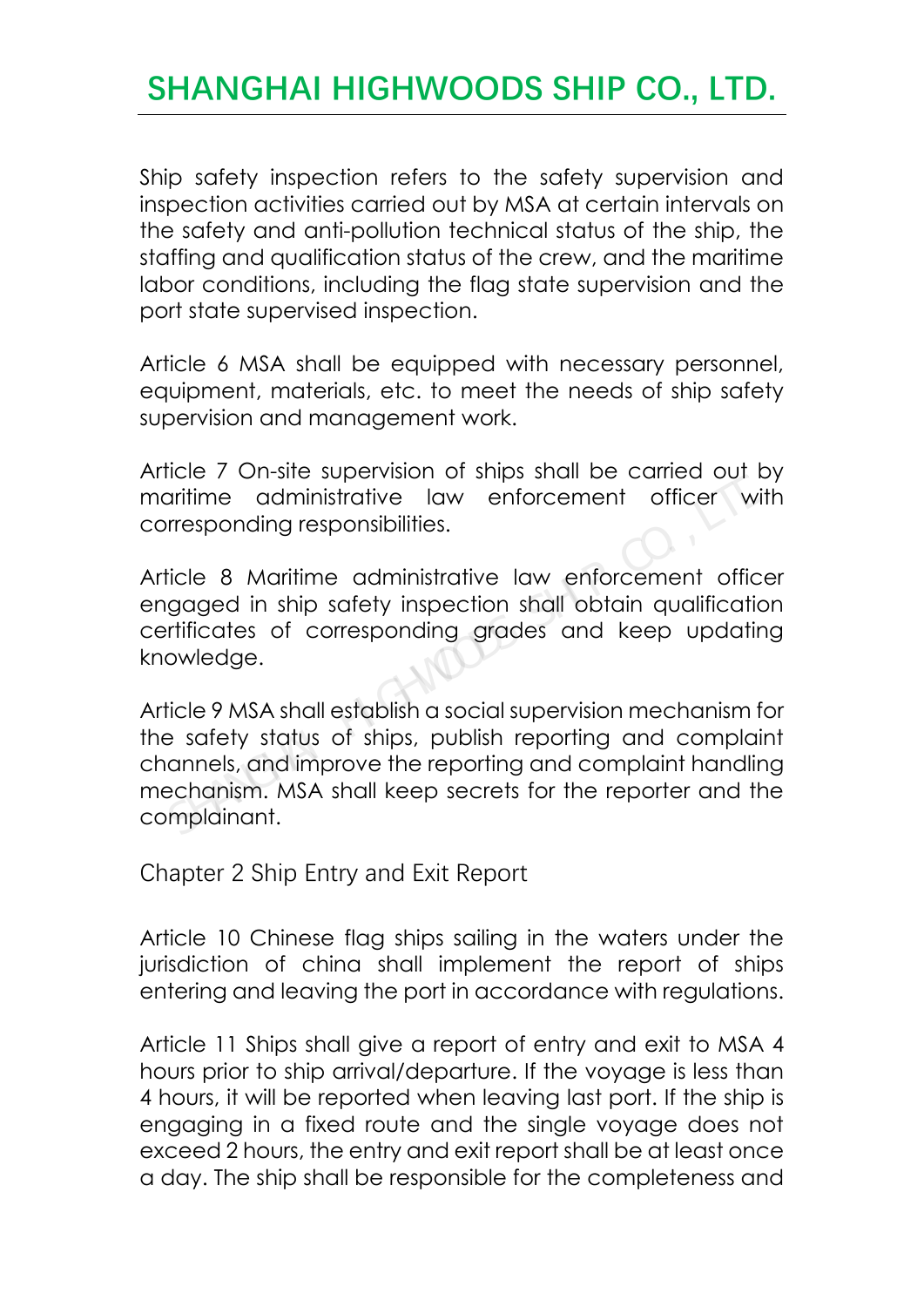authenticity of the report.

Article 12 The information of ships entering and leaving the port shall include the voyage dynamics, the information of the persons on board, the passenger and cargo transportation information, the time and place of the planned arrival and departure, etc.

Article 13 Vessels may report the information of ships entering and leaving the port via internet, fax, short message, etc., and make corresponding records in the ship's navigation or logbook.

Article 14 MSA and waterway transportation management department shall share the information of ships entering and leaving the port.

Chapter III Integrated Ship Quality Management

Article 15 MSA shall establish a unified ship comprehensive quality management information platform, collect and process ship-related information, and establish a ship comprehensive quality file. ticle 14 MSA and waterway transportation managemen<br>spartment shall share the information of ships entering and<br>aving the port.<br>hapter III Integrated Ship Quality Management<br>ticle 15 MSA shall establish a unified ship compr

Article 16 The information platform for integrated ship quality management shall include the following information:

(1) Basic ship information;

(2) Implementation of relevant regulations on ship safety and pollution prevention management;

(3) Water traffic accidents and pollution accidents;

(4) The administrative punishment by MSA for violations of water traffic safety laws;

(5) The record of ship's safety supervision work at port;

(6) The safety and integrity of shipping companies and ships;

(7) Ship entry / exit reports or the entry and exit procedures;

(8) Payment of relevant fees and taxes in accordance with relevant regulations;

(9) Technical status of ship inspection.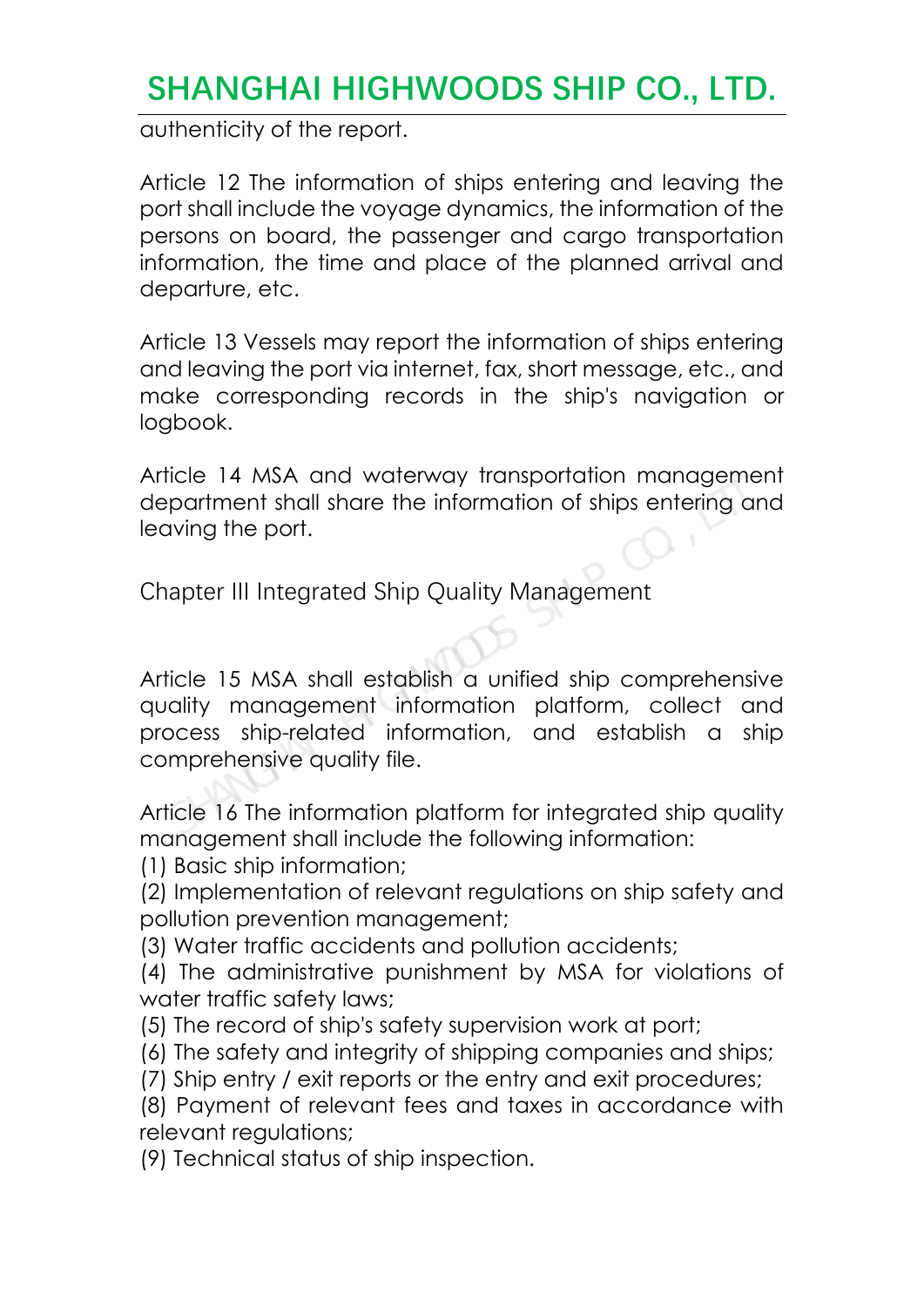Article 17 The maritime management agency shall carry out the comprehensive quality assessment of the ship according to the information mentioned in Article 16, and the results of the comprehensive quality assessment shall be made public.

Chapter IV Ship Safety Supervision

Article 18 MSA shall implement safety supervision on ships, and shall reduce the unnecessary impact on the normal production operations of ships.

Article 19 MSA shall formulate selection criteria for the target ship for safety supervision.

MSA shall combine the actual situation of the jurisdiction, in accordance with the principles of comprehensive coverage, emphasis, openness and convenience, in accordance with the agreed target ship selection criteria stipulated by the regional cooperation organization for port state supervision and MSA, and comprehensively consider the ship type, age, deficiencies of ship safety supervision in the past, and the safety management situation of shipping companies, etc., select ships to implement ship safety supervision at prescribed time intervals. p for satery supervision.<br>SA shall combine the actual situation of the jurisdiction, in<br>coordance with the principles of comprehensive coverage<br>apphasis, openness and convenience, in accordance with<br>a gareed target ship se

Article 20 For ships that are not in target according to the target ship selection criteria, MSA shall not board the ship in principle to carry out ship safety supervision, except for special inspections carried out in accordance with Article 21.

Article 21 During important national holidays, major events, or for specific waters, specific safety matters, and specific ship needs to be inspected, MSA may conduct comprehensive inspections by using ship safety inspections and ship site supervision.

Article 22 The content of on-site supervision of ships includes

(1) Self-examination of Chinese ships;

(2) The statutory certificates, documents and records;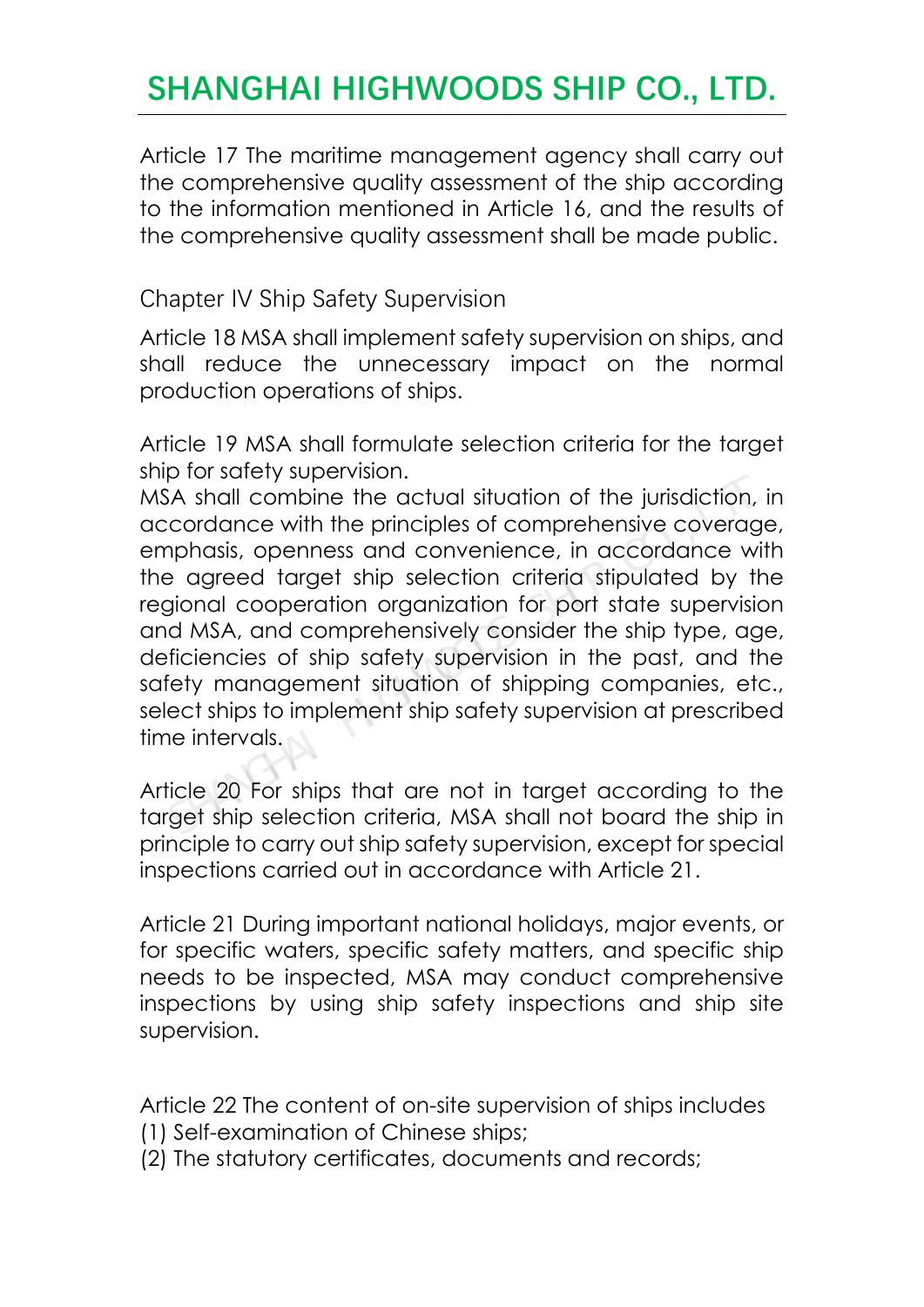(3) The staffing situation of the crew;

(4) Passenger/cargo transportation and cargo lashing;

(5) The implementation of anti-pollution measures for ships;

(6) The navigation, berthing and operation of the ship;

(7) Ship entry/ exit reports or the entry and exit formalities;

(8) Payment of port call tariff and taxes as per regulations.

Article 23 The contents of ship safety inspection include:

(1) Ship manning situation;

(2) Ships, crews and the relevant legal documents and related materials;

(3) The ship's structure, facilities and equipment;

(4) Passenger/cargo transportation and cargo lashing;

(5) Information about ship security;

(6) The crew's performance of their post duties, including the maintenance and actual operation capabilities of the facilities and equipment related to their post duties;

(7) Maritime labor conditions;

(8) The operation of the ship safety management system;

(9) Laws, rules and regulations and other inspections required by relevant international conventions concluded and acceded to by China. Passenger/cargo transportation and cargo lashing;<br>Information about ship security;<br>The crew's performance of their post duties, including the<br>aintenance and actual operation capabilities of the<br>cilities and equipment relat

Article 24 The MSA shall formulate corresponding working procedures in accordance with the content of ship safety supervision and standardize ship safety supervision activities.

Article 25 After completing the ship safety supervision, MSA shall issue the corresponding "Ship Site Supervision Report", "Flag State Supervision and Inspection Report" or "Port State Supervision and Inspection Report", which shall be signed by the master or the crew performing the duties of the master. "Ship On-site Supervision Report", "Flag State Supervision and Inspection Report" and "Port State Supervision and Inspection Report" in duplicate, one filed by MSA, and one copy retained on board of ship for future reference.

Article 26 If a ship is found to have defects that endanger navigation safety, crew health, water environment, or illegal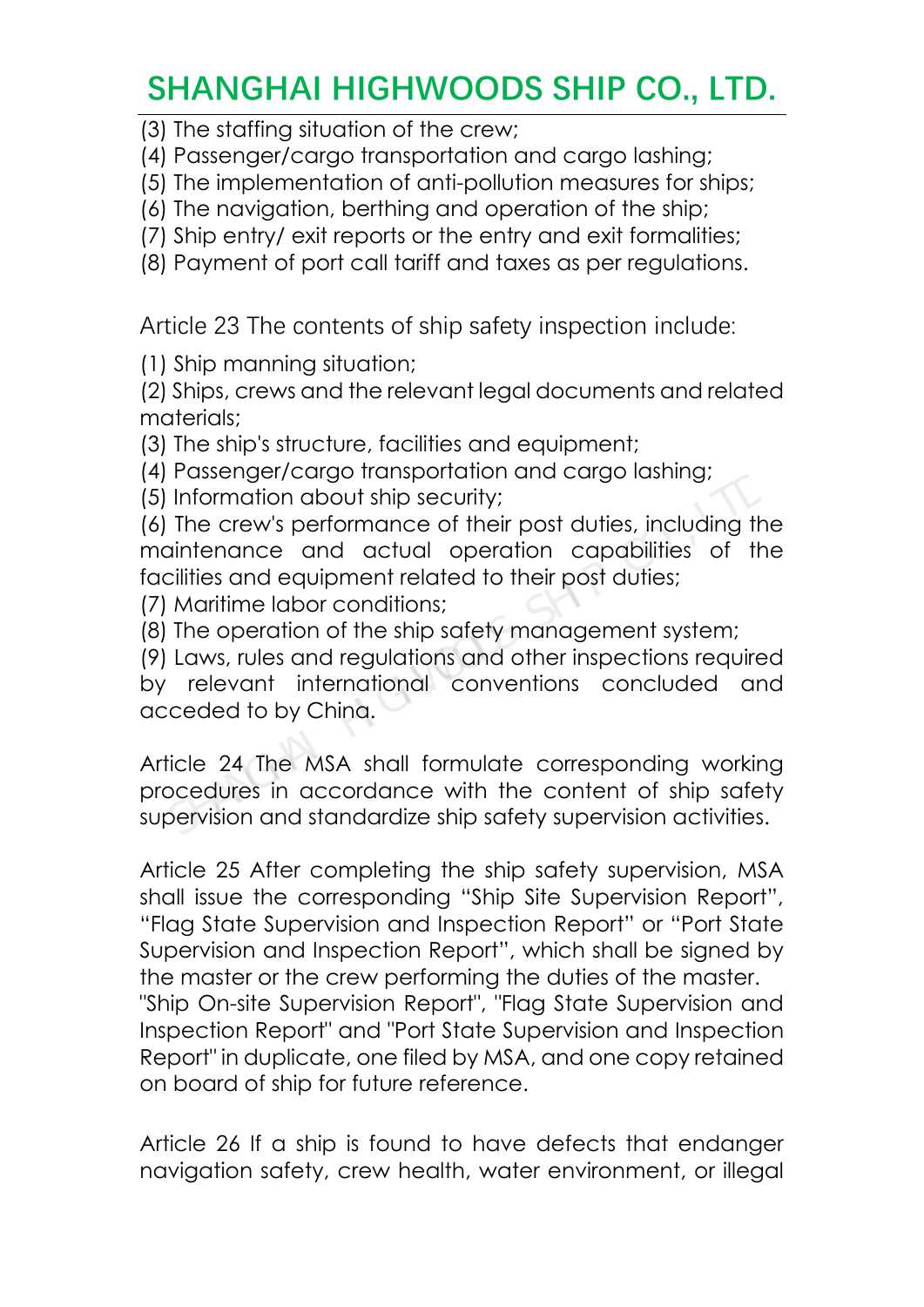acts of water traffic safety during the on-site supervision of the ship, it shall be dealt with in accordance with regulations.

If any ship's safety defects requiring further safety inspection are found, the ship safety inspection procedures shall be initiated.

Article 27 If the maritime administrative law enforcement officer (MALEO) discover that a ship is defective during the ship safety supervision process, they shall, in accordance with the relevant laws, regulations, rules and conventions, put forward the following handling opinions:

- (1) Warning ship;
- (2) Correct the defects before departure;
- (3) Correct the defects within the set time limit after the sailing;
- (4) Detention;
- (5) Ships are forbidden to enter the port;
- (6) Restrict the operation of ships;
- (7) Order the ship to sail to the designated area;
- (8) Order the ship to leave port.

Article 28 When a ship's defects found in a safety inspection cannot be corrected at the inspection port, MSA may allow the ship to sail to the nearest repairable port and promptly notify local MSA where repair work will take place. Correct the defects solide departion,<br>Correct the defects within the set time limit after the sailing<br>Detention;<br>Ships are forbidden to enter the port;<br>Restrict the operation of ships;<br>Order the ship to sail to the designa

If the repair work take place at the port exceeds the jurisdiction of MSA of the port, MSA of the port shall notify local MSA where repair work will take place to follow-up inspection. After receiving the follow-up inspection notice, local MSA shall verify the correction of the ship's defects, and feedback the verification result to the notified MSA in time.

Article 29 If MSA adopts the measures in (27)(4)(5)(8) of Article 27 of these rules, it shall notify MSA of the port of registry of the Chinese ship or the ship flag country in time.

Article 30 Vessels that have taken the measures of (4) (5) (6) (8) of Article 27 of these Rules due to defects shall apply to MSA for re-examination after the corresponding defects have been corrected. Ships that have taken other measures may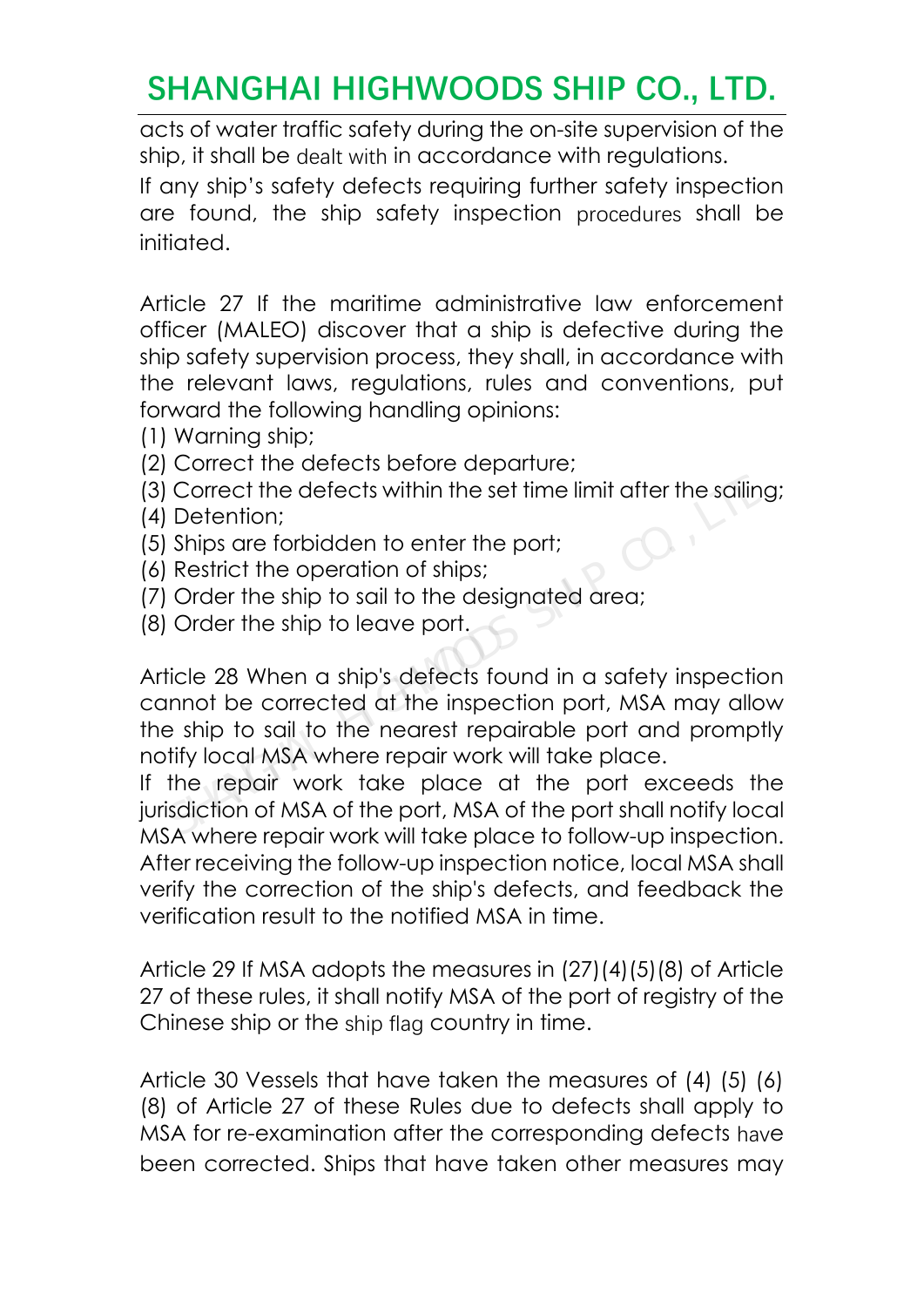apply to MSA for re-examination after the corresponding deficiencies have been corrected. If they do not apply for reexamination, MSA will conduct the re-examination at the next ship safety inspection. After receiving an application for reexamination, MSA decides not to conduct a re-examination, it shall promptly notify the applicant to accept the reexamination at the next ship safety inspection. If the reexamination is qualified, MSA shall promptly release the corresponding measures.

Article 31 Ships' operators have the right to make defenses against defects and handling measures raised by maritime administrative law enforcement officer. If the ship disagrees with the defects and handling measures, the maritime administrative law enforcement officer shall inform the ship of the channel and procedure for appeal.

Article 32 If MSA finds that there is a problem in the safety management of the shipping company during the implementation of ship safety supervision, MSA shall require the shipping company to make corrections and notifies the maritime management agency of the place where the shipping company registered. th the defects and handling measures, the maritime<br>Iministrative law enforcement officer shall inform the ship c<br>e channel and procedure for appeal.<br>Iticle 32 If MSA finds that there is a problem in the safet<br>anagement of

Article 33 MSA shall notify the shipping company and class society or organization of the major ship defects that affect safety and the defects that cause the ship to be detained. If the ship has defects or hidden dangers, and there are serious problems in ship safety management, which may affect its transportation qualifications, MSA shall notify the relevant authorities of the relevant situation. When authority finds a problem that may affect the safety of the ship, it shall notify the relevant MSA of the relevant situation who shall report the processing situation to the corresponding authority.

Article 34 Ships and related personnel shall correct the existing defects in accordance with the requirements of the "Ship Site Supervision Report", "Flag State Supervision and Inspection Report" and "Port State Supervision and Inspection Report" issued by MSA. The shipping company should urge the ship to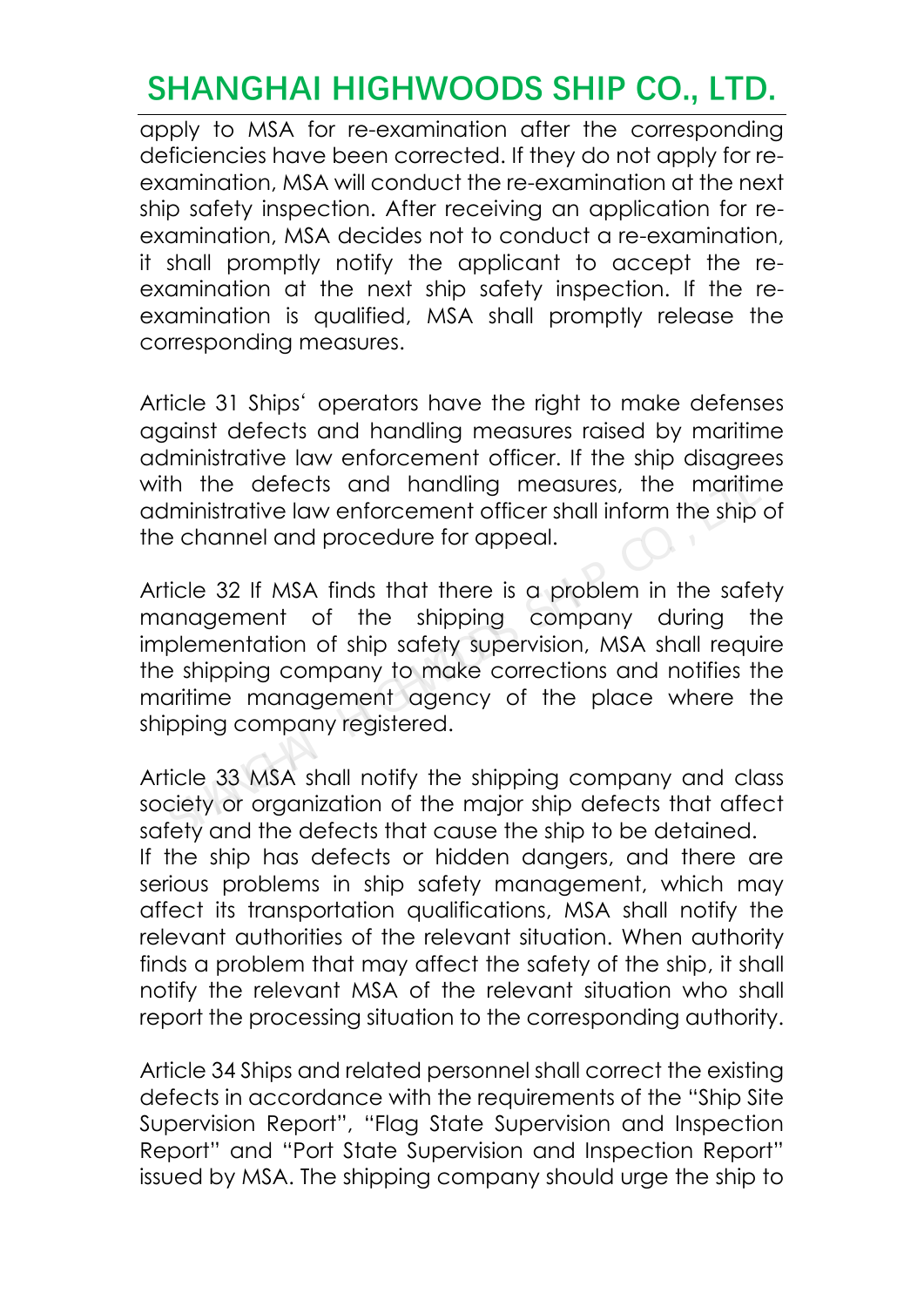correct the defects on time, and feedback the corrected situation in time to MSA that carried out the inspection. The ship class society shall verify the correction of the relevant defects, and if a temporary inspection is required, the inspection report shall be promptly feedback to MSA that conducted the inspection.

Article 35 The captain of a Chinese ship shall check the correction of defects and record it in the voyage or voyage log.

Article 36 Vessels shall keep the "Ship Site Supervision Report", "Flag State Supervision and Inspection Report" and "Port State Supervision and Inspection Report" properly and keep them on board for at least 2 years.

Article 37 Except for the maritime management organization, no unit or individual shall detain, confiscate the "Site Supervision Report", "Flag State Supervision and Inspection Report" and "Port State Supervision and Inspection Report" or endorse the above report. pervision and Inspection Report" properly and keep then<br>
board for at least 2 years.<br>
ticle 37 Except for the maritime management organization<br>
unit or individual shall detain, confiscate the "Site<br>
pervision Report", "Fla

Article 38 No unit or individual may alter, deliberately damage, forge, alter, lease, defraud, or fraudulently use the Ship Site Supervision Report, Flag State Supervision and Inspection Report, and Port State Supervision and Inspection Report.

Article 39 The format of "Ship Site Supervision Report", "Flag State Supervision and Inspection Report" and "Port State Supervision and Inspection Report" shall be uniformly formulated by the State Maritime Administration.

Article 40 If a Chinese ship has a water traffic accident abroad, or is detained, prohibited from entering port, prohibited from entry, or expelled from port (boundary), the shipping company shall promptly report the relevant situation to MSA of the port of registration Corresponding communication and coordination should be done and necessary assistance should be given.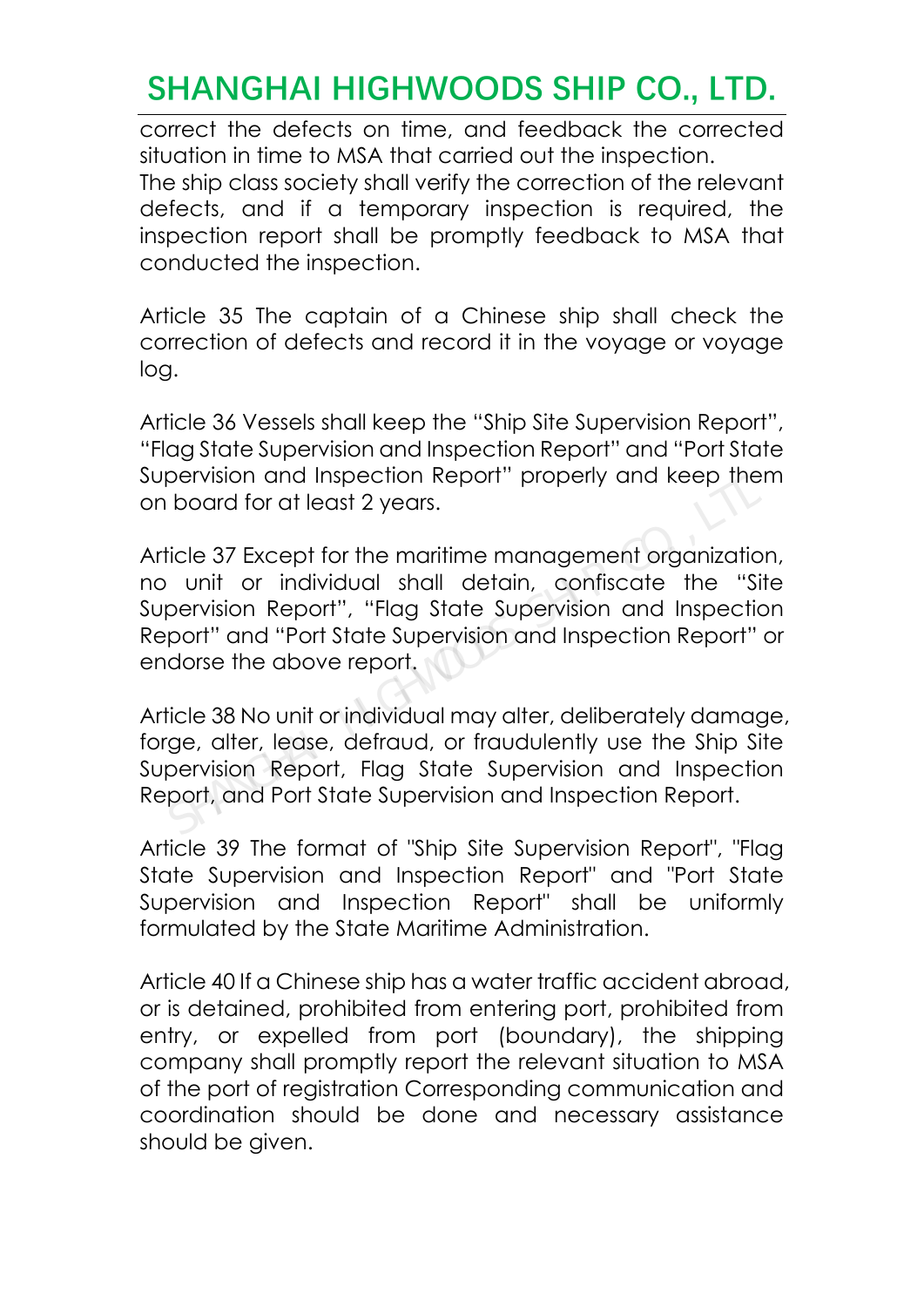Chapter V Ship Safety Responsibilities

Article 41 The shipping company shall perform the main responsibility of safety management and pollution prevention, establish and improve the ship safety and pollution prevention system, and effectively maintain the ship and its equipment to ensure that the ship is in good condition, ensure the safety of the ship, and prevent Ships pollute the environment, and equip ships with qualified crew members that meet the minimum safety manning requirements.

Article 42 Chinese ships shall establish a self-examination system before sailing. Before departure, the ship shall conduct a self-examination of the ship's safety technical conditions and cargo loading conditions, fill in the "Self-Checking List of the Ship's Safety Before Sailing" in accordance with the format prescribed by the State Maritime Administration, and be signed and confirmed by the captain before sailing. If the ship is sailing on a fixed route and the single voyage does self-examination of the ship's satety rechnical condition<br>id cargo loading conditions, fill in the "Self-Checking List c<br>e Ship's Safety Before Sailing" in accordance with the<br>mat prescribed by the State Maritime Administr

not exceed 2 hours, there is no need to conduct a self-check before each sailing, but it should be self-check at least once a day. The "Self-Check List of Ship Safety Before Sailing" shall be kept on board for at least 2 years.

Article 43 The captain shall properly arrange the crew on duty, and abide by the safety regulations for ship navigation, berthing and operation.

Article 44 Vessels shall abide by the regulations of the relevant MSA in the place where the port is located to restrict sailing in severe weather. Ships navigating in inland waters should abide by the notice issued by MSA regarding the restrictions on navigation in dry seasons.

Article 45 The ship class society/surveyor shall ensure the comprehensiveness, objectivity, accuracy and effectiveness of the inspection, ensure that the qualified ships have the technical conditions for safe navigation and safe operation, and be responsible for the inspection certificates issued.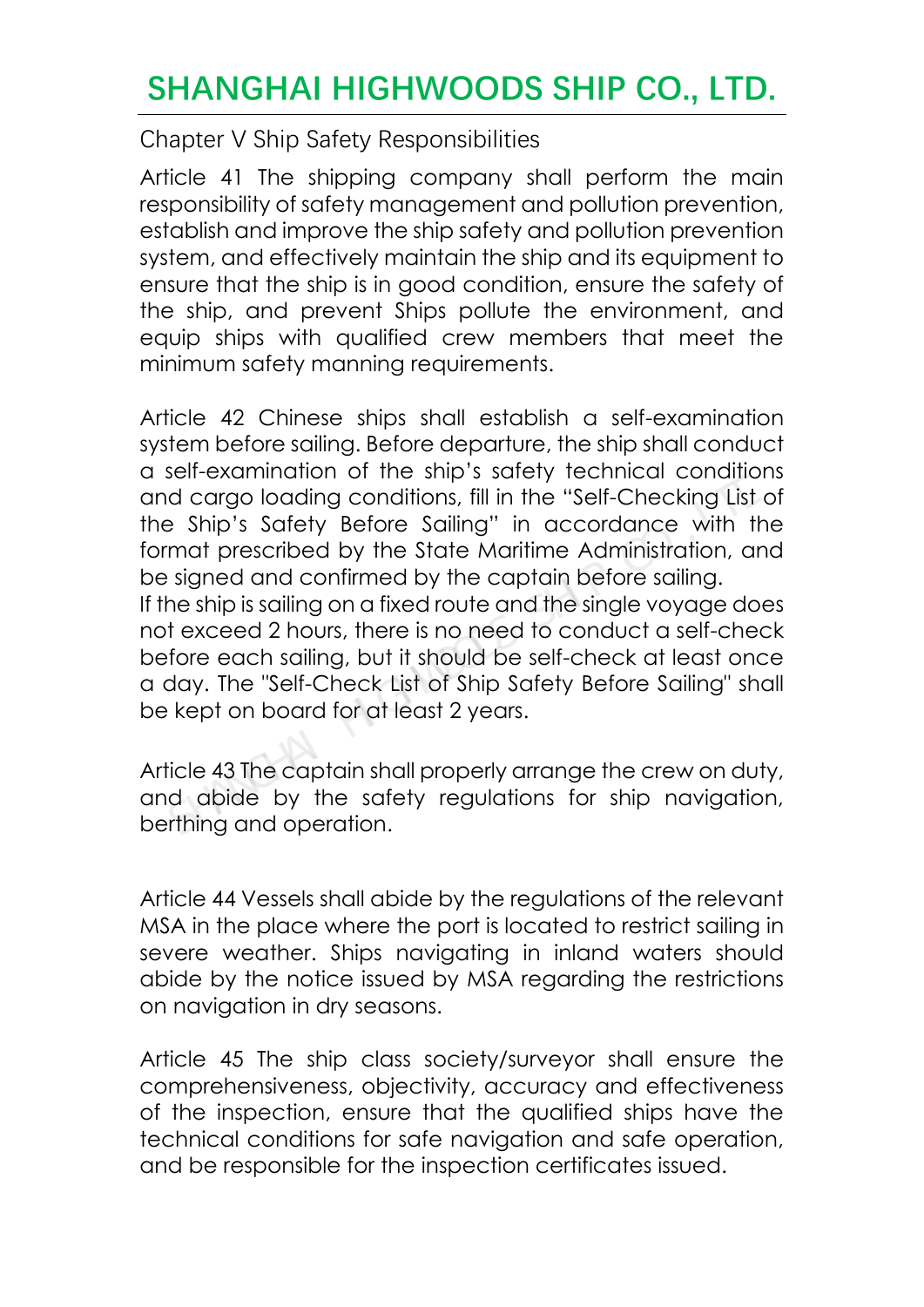Article 46 Vessels equipped with communication and navigation aids such as automatic identification systems shall always keep the relevant equipment in normal working condition, display their own information accurately and completely, and update relevant information such as arrival and departure port names and time in a timely manner. If the relevant equipment fails, it shall be reported to MSA of the port in time.

Article 47 The shipper who intends to deliver the shipping container for international transportation, the shipper shall verify the weight of the container using the overall weighing method or the cumulative calculation method before delivery to the ship for transportation, to ensure that the verified weight of the container does not exceed its standard The maximum operating total weight, the error from the actual weight does not exceed 5% and the maximum error does not exceed 1 ton, and the verification information such as the verification weight, verification method and verification statement shall be indicated on the transport document and provided to the carrier and port operation people. ethod or the cumulative calculation method before<br>elivery to the ship for transportation, to ensure that the<br>rified weight of the container does not exceed its standare<br>maximum operating total weight, the error from the<br>tr

Shippers adopting the cumulative calculation method shall formulate a weight verification procedure in accordance with the regulations of the Ministry of Transport and carry out weight verification of cargo containers in accordance with the procedure. If the verification information is not obtained or the verification weight exceeds the maximum total operating mass of the container, the carrier shall not accept that.

Article 48 The maritime management agency shall strengthen the supervision and inspection of shippers and carriers of international shipping containers, and if any violation of these rules is found, it shall be ordered to make corrections.

Article 49 No unit or individual shall obstruct or hinder maritime administrative law enforcement officer from carrying out ship safety supervision on ships.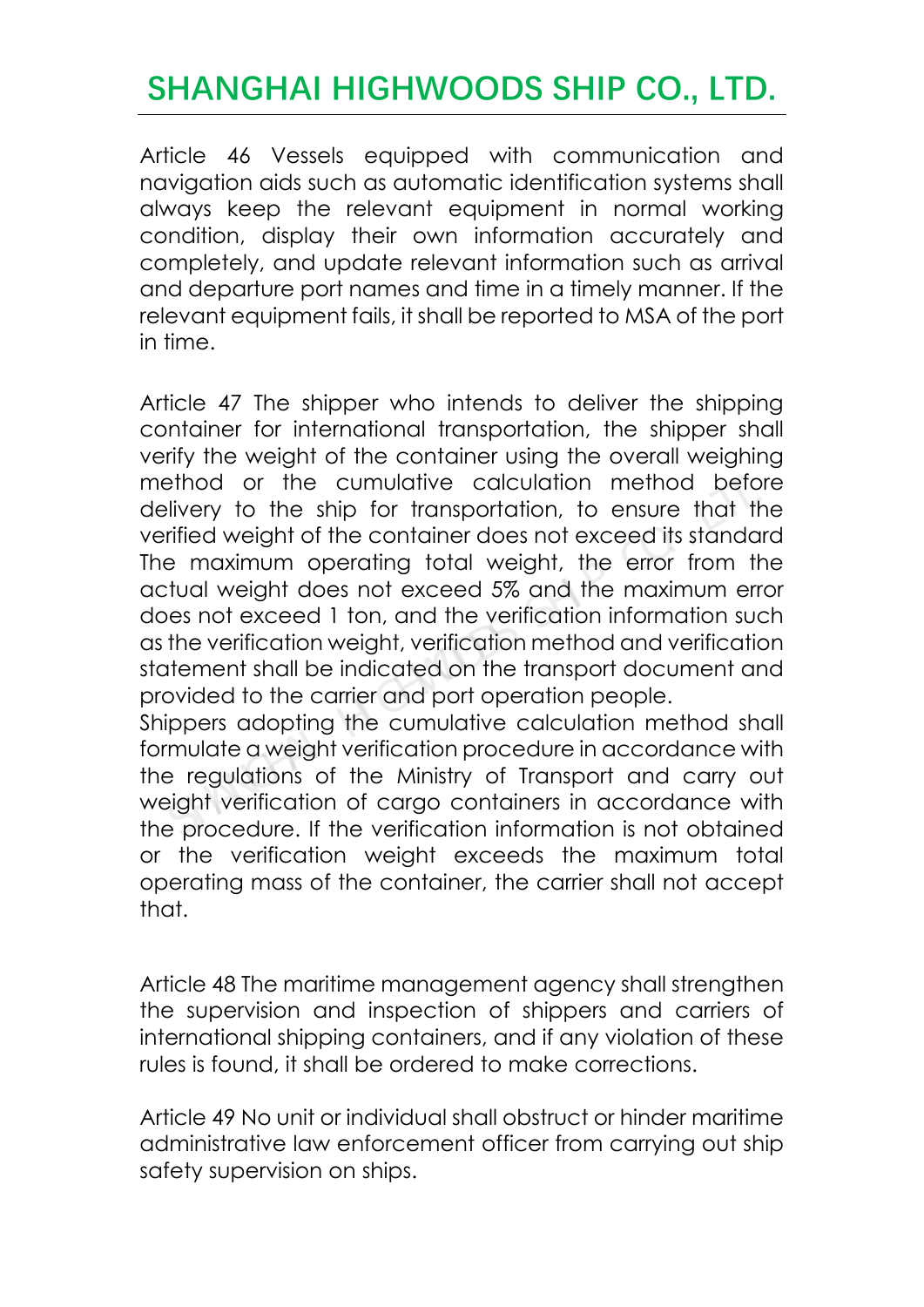Article 50 When the maritime administrative law enforcement officer carrying out ship safety supervision, the captain shall designate officer to cooperate. The designated coordinator shall answer the inquiry truthfully and test the ship's facilities and equipment as required.

Article 51 MSA shall implement ship safety supervision through spot checks, and it cannot replace or exempt shipping companies, ships, seafarers, ship inspection agencies and other relevant units and individuals in terms of ship safety, pollution prevention, maritime labor conditions and security, etc. legal responsibilities and obligations. PO.III

Chapter VI Legal Liability

Article 52 If any acts are in violation of these rules, MSA shall impose a fine of not less than 1,000 yuan but not more than 10,000 yuan on ship owners or operators; if the circumstances are serious, ship shall be fined not less than 10,000 yuan but not more than RMB 30,000. The captain or other responsible personnel shall be fined not less than RMB 100 and not more than RMB 1,000; if the circumstances are serious, a fine of not less than RMB 1,000 but not more than RMB 3000 shall be imposed.

(1) Fool maritime administrative law enforcement officer by providing fake information;

(2) Failure to rectify deficiencies or take measures to meet the requirements of the "Ship Site Supervision Report", "Flag State Supervision and Inspection Report" and "Port State Supervision and Inspection Report";

(3) Application for re-examination after the corresponding defects have been corrected, but not applying

Article 53 If a ship fails to conduct self-inspection in accordance with regulations or does not keep records of ship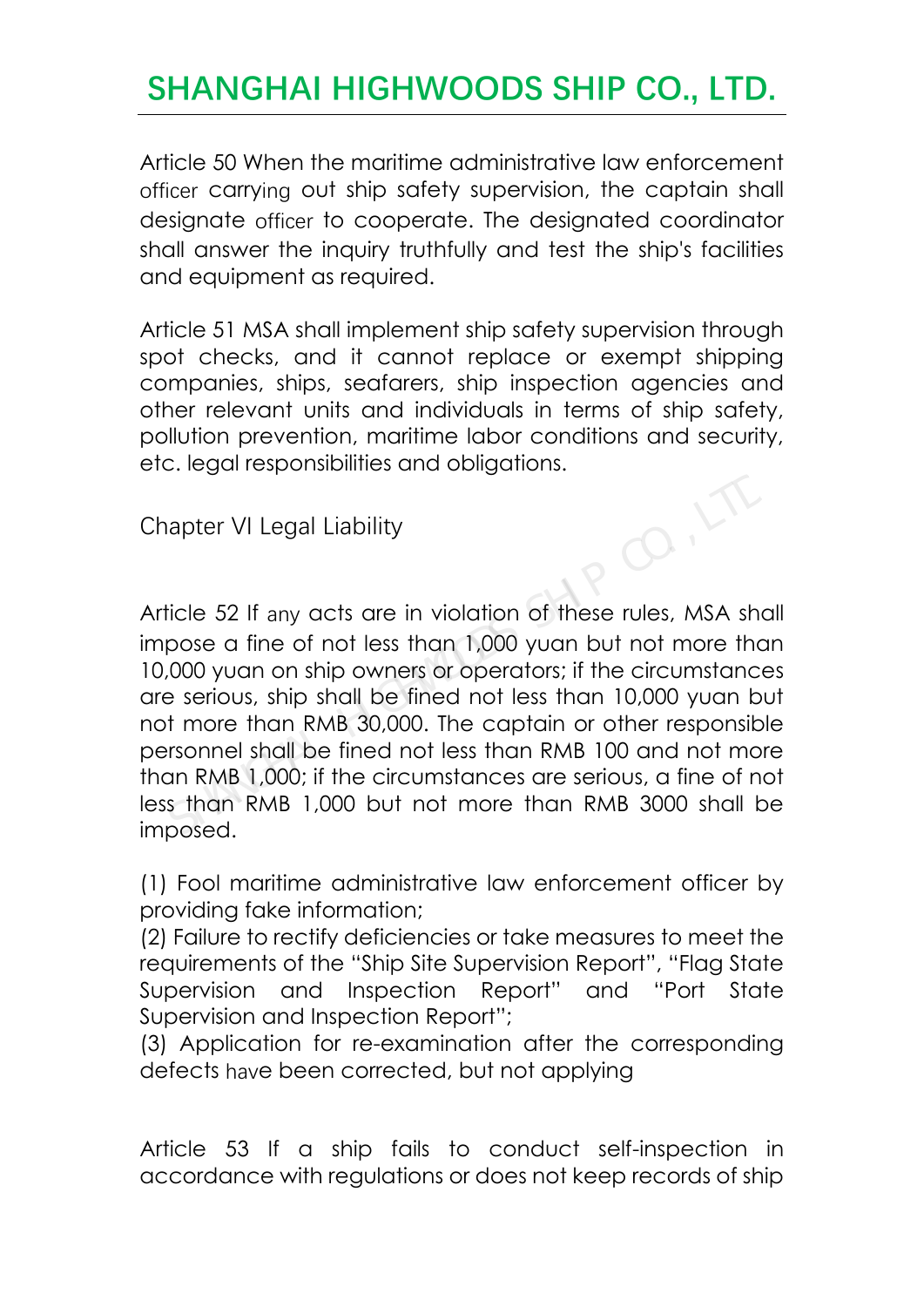self-inspection with the ship, the ship owners or operators shall be fined of more than RMB1,000 and less than RMB10,000.

Article 54 If a ship does not carry or keep the "Ship Site Supervision Report", "Flag State Supervision and Inspection Report" and "Port State Supervision and Inspection Report" as required, MSA shall order ship to make corrections and imposes a fine of not less than RMB1000, but not more than RMB10,000.

Article 55 If a ship enters/exits an inland water port and fails to report the ship's entry and exit information to MSA as required, the ship owner or ship operator shall be imposed with a fine of not less than RMB5,000, but not more than RMB50,000. If a ship enters/exits a coastal port and fails to report the ship's entry and exit information to MSA in accordance with the requirement of regulations, the ship owners or operators shall be imposed with a fine of not less than RMB5,000, but not more than RMB30,000. It less than RMB5,000, but not more than RMB50,000. If a ship<br>ters/exits a coastal port and fails to report the ship's entries<br>a exit information to MSA in accordance with the<br>quirement of regulations, the ship owners or o

Article 56 If any of the following circumstances occurs, MSA shall impose a fine of not less than RMB1,000 but not more than RMB30,000:

(1) The difference between the verified cargo weight provided by the shipper and the actual cargo weight exceeds 5% or 1 ton;

(2) The ship carries containers that have not obtained verification information or whose verification weight exceeds the maximum total operating mass.

Article 57 If the deficiencies found in the ship during the implementation of the ship safety inspection are related to the ship survey institute, MSA shall impose penalties as per the requirement of regulations. If a ship survey institute abuses its powers, acts of favoritism, neglects its duties, resulting in serious defects or major accidents on the certified ship , MSA shall revoke its survey qualifications.

Article 58 MSA officer carrying out supervision and inspection does not perform his duties as per the requirement of law,